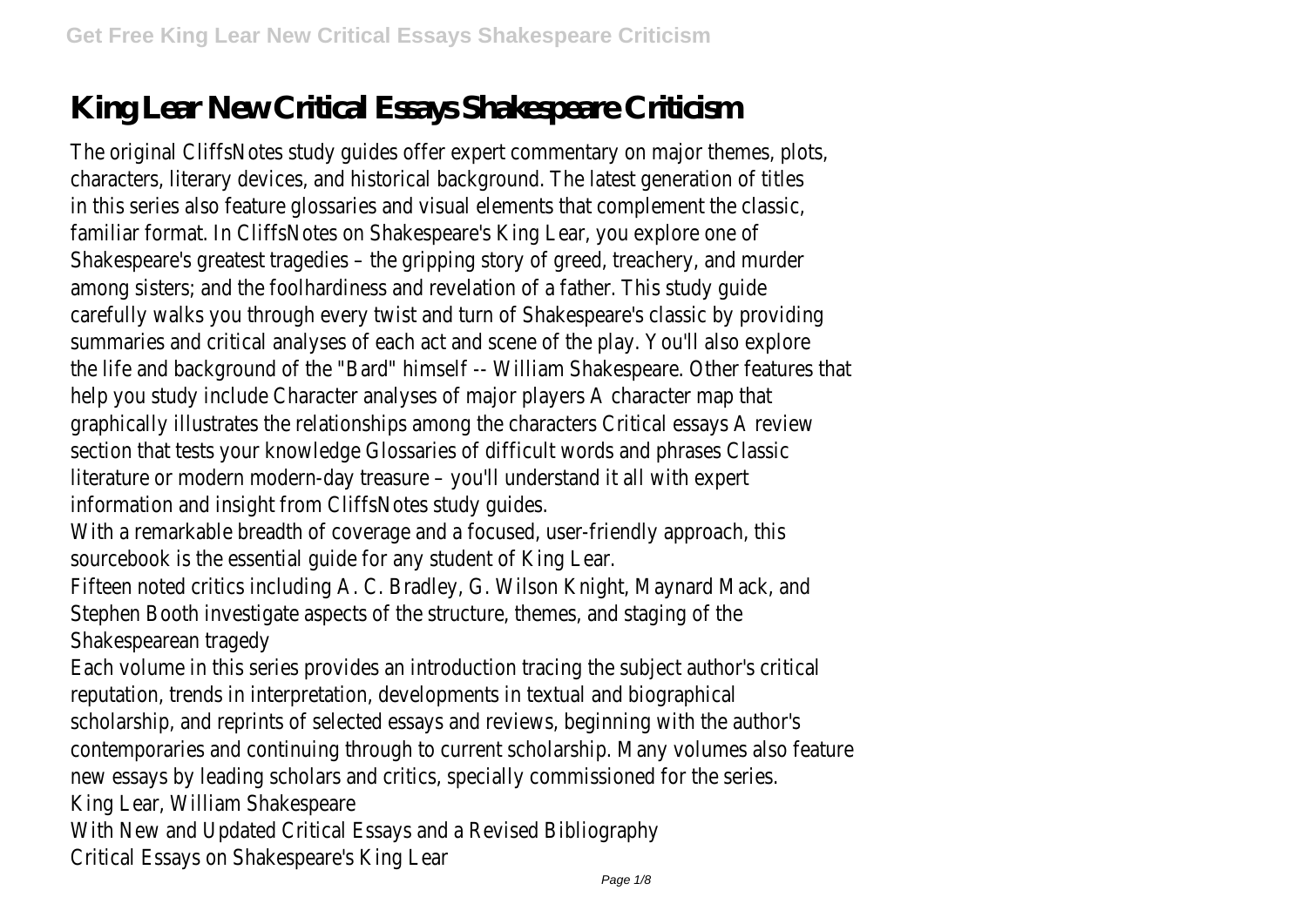#### COLLECTION OF CRITICAL ESSAYS.

Some Facets of King Lear

**This edition first published in 1966. Previous edition published 1965 by the University of California Press. Perhaps more than any other play of Shakespeare's King Lear has been subjected to almost totally contradictory interpretations. In the first historical section of the book the author describes the varying concepts of the play and the distortions of text and even plot that have been widely used. Garrick's playing of Lear as a pathetic and down-trodden old man. Laughton's and Olivier's versions and Herbert Blaus's theory of the 'subtext' are described and analysed. The central section of the book examines the medieval, folk and romance sources of the play. The final chapter illustrates how the action of the play and its pervading violence and evil are not explained in terms of human motive and rely for their meaning more on their effects than their antecedents. An important theme is the play's examination of society and the ties of service and family love. In its timeless exploration of familial and political dissolution, and in its relentless questioning of the apparent moral indifference of the universe, King Lear is Shakespeare's darkest tragedy. It is also one of his most timely, for many of the issues it raises resonate loudly within our own era. This reference lucidly overviews King Lear's textual history and intellectual background, its issues and themes, its scholarly and critical reception, and its life in several different productions. One of the most memorable and affecting Shakespearean characters is Edgar in King Lear. He has long been celebrated for his faithfulness in the face of his father's rejection, and the scene in which he saves his blinded father from suicide is regarded as one of the most moving in all of Shakespeare. In 'Poor Tom', Simon Palfrey asks us to rethink all those received ideas - and thus to experience King Lear as never before. He argues that Edgar is Shakespeare's most radical experiment in characterization - and also his most exhaustive model of both human and theatrical possibility. Originally published in 1984. With selections organised chronologically, this collection presents the best writing on one of Shakespeare's most studied plays. The structure displays the changing responses to the play and includes a wide range of criticism from the likes of Coleridge, Hazlitt, Moulton, Granville-Barker, Orwell, Levin, Stampfer, Gardner and Speaight interspersed with short entries from Keats, Raleigh, Freud and others. The final chapter by the editor elucidates his own thoughts on Lear, building on his commentary in the Introduction which puts the collection in context.**

**The Cultural Background**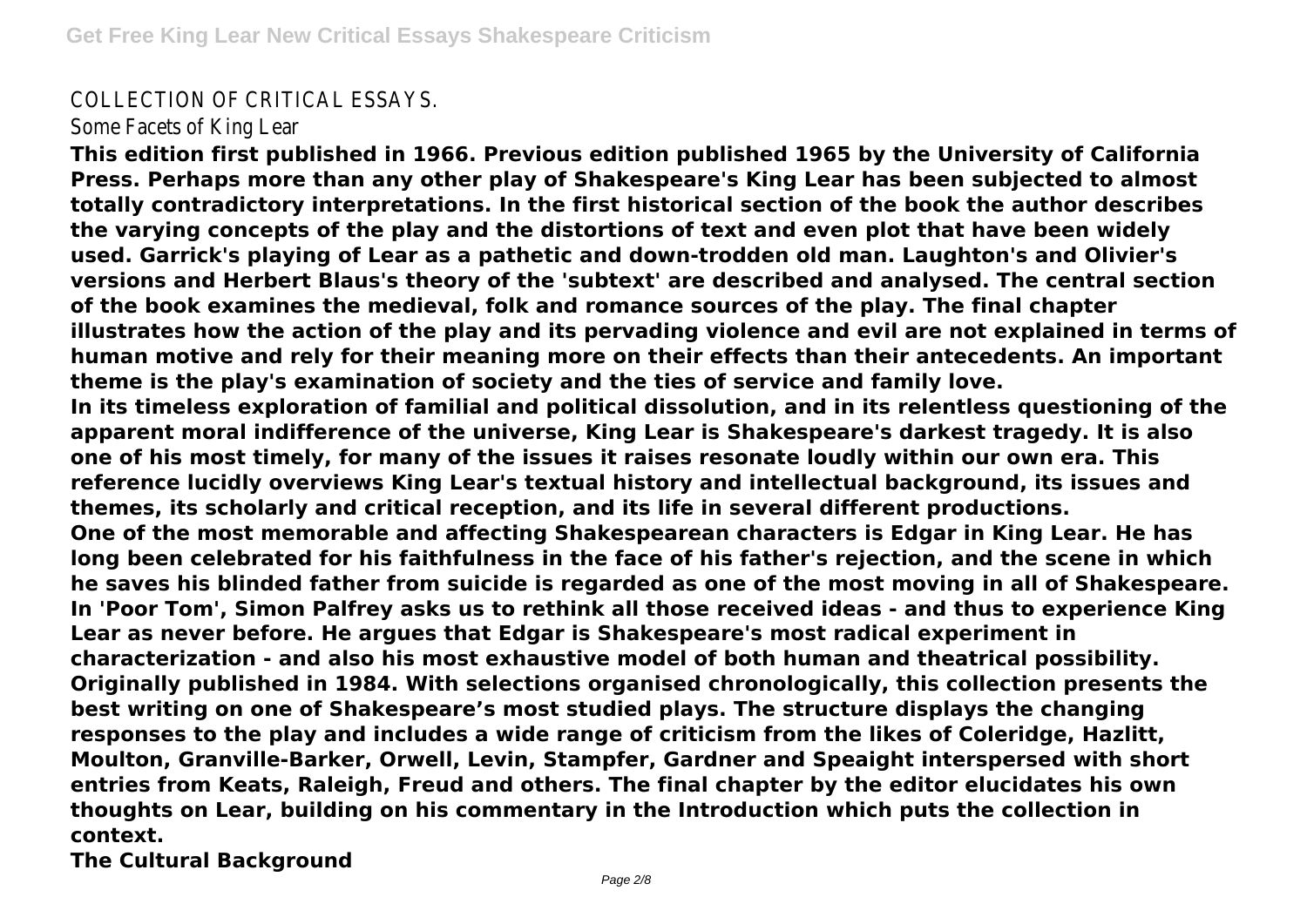### **A Casebook ; [a Selection of Critical Essays] Twentieth Century Adaptations of King Lear**

## **Twelfth Night**

**This series aims to introduce students to a wide variety of critical opinion and to show students, by example, how to construct a good critical essay.**

**One of the most popular of Shakespeare's plays, King Lear is also one of the most thought-provoking. The play turns on the practical ramifications of the words of Christ that we should render unto Caesar that which is Caesar's and unto God that which is God's. When confronted with the demand that she should render unto Caesar that which is God's, Cordelia chooses to "love and be silent". As the play unfolds each of the principal characters learns wisdom through suffering. This edition includes new critical essays by some of the leading lights in contemporary literary scholarship.**

**Using a variety of approaches, from postcolonialism and New Historicism to psychoanalysis and gender studies, the international contributors to Hamlet: New Critical Essays contribute major new interpretations on the conception and writing, editing, and cultural productions of Hamlet. This book is the most up-to-date and comprehensive critical analysis available of one of Shakespeare's bestknown and most engaging plays.**

**"Patrick Murphy's collection of critical essays on The Tempest traces the history of Shakespeare's controversial late romance from its early reception and adaptation in the seventeenth and eighteenth centuries to the present day with a selection of classic and original essays pertaining to the play's use in the theater and in literary history. With the help of these wide-ranging essays, readers may trace the interaction between theatrical performance and critical reaction to explore and amplify the many interpretive possibilities of The Tempest."--Page 4 of cover.**

**A Collection of Critical Essays**

**Suffering Ecstasy**

**King Lear in our Time**

**Critical Essays on Shakespeare's A Lover's Complaint**

#### **Essays in Prismatic Criticism**

*Is King Lear an autonomous text, or a rewrite of the earlier and anonymous play King Leir? Should we refer to Shakespeare's original quarto when discussing the play, the revised folio text, or the popular composite version, stitched together by Alexander Pope in 1725? What of its stage variations? When turning from page to stage, the critical view on King Lear is skewed by the fact that for almost half of the four hundred years the play has been performed, audiences preferred Naham Tate's optimistic adaptation, in which Lear and Cordelia live happily ever after. When discussing King Lear, the question of what comprises 'the play' is both complex and fragmentary. These issues of identity and authenticity across*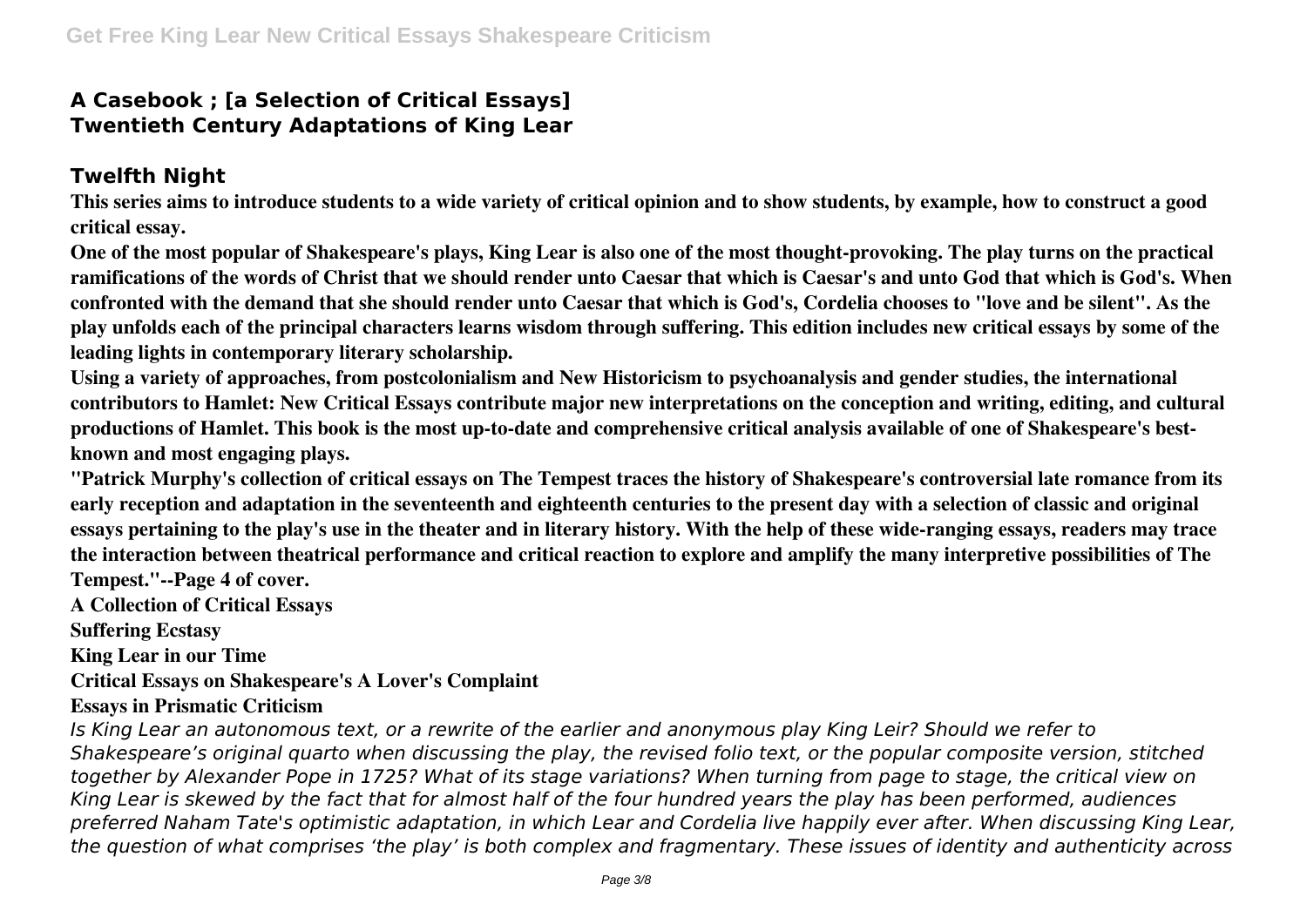*time and across mediums are outlined, debated, and considered critically by the contributors to this volume. Using a variety of approaches, from postcolonialism and New Historicism to psychoanalysis and gender studies, the leading international contributors to King Lear: New Critical Essays offer major new interpretations on the conception and writing, editing, and cultural productions of King Lear. This book is an up-to-date and comprehensive anthology of textual scholarship, performance research, and critical writing on one of Shakespeare's most important and perplexing tragedies. Contributors Include: R.A. Foakes, Richard Knowles, Tom Clayton, Cynthia Clegg, Edward L. Rocklin, Christy Desmet, Paul Cantor, Robert V. Young, Stanley Stewart and Jean R. Brink*

*In the 1980s influential scholars argued that Shakespeare revised King Lear in light of theatrical performance, resulting in two texts by the bard's own hand. The two-text theory hardened into orthodoxy. Here Sir Brian Vickers makes the case that Shakespeare did not cut his original text. At stake is the way his greatest play is read and performed.*

*Pericles: Critical Essays brings together the most essential critical essays and theatrical reviews of Shakespeare's play from the late 17th century to the present, providing a representative gathering of critical opinion of Pericles over the centuries. David Skeele's introduction identifies the critical issues and problems the play has raised, cites and evaluates significant critical works, and gives readers a guide to research on the play.*

*King Lear is one of Shakespeare's most performed and studied plays - seen as one of the most significant and universal tragedies of all time. This guide introduces the play's critical and performance history, including notable stage productions alongside TV, film and radio versions. It includes a keynote chapter outlining major areas of current research on the play and four new critical essays. Finally, a guide to critical, web-based and production-related resources and an annotated bibliography provide a basis for further individual research.*

*Hamlet*

*Shakespeare*

*CliffsNotes on Shakespeare's King Lear*

*Macbeth*

*The Tempest*

Infocus article - English Two performances of King Lear which emphasise different elements of the play are described in this article. One performance concentrated on the father/daughter elements of the paly, while the second emphasised its political side. King Lear is a story about a generational power play that leads to civil war. By divesting his power as King, Lear destroys the authority of the political system he represents and in the process unravels many of the human relationships that surround him. Critical Essays on King Lear 1988 pp. 43-53.

The image of the prism, with its multiple refractions, offers some sense of the inexhaustible variety of a work of art. Like a prism, King Lear is attractive; like a prism, it is a multiply shaped thing; like a prism, it is an object of admiration, as well as an instrument of analysis. The essays in this book – forming neither a casebook nor a 'perplex' – were written because their authors wanted to understand something specific about this very complicated play. Throughout, the emphasis is on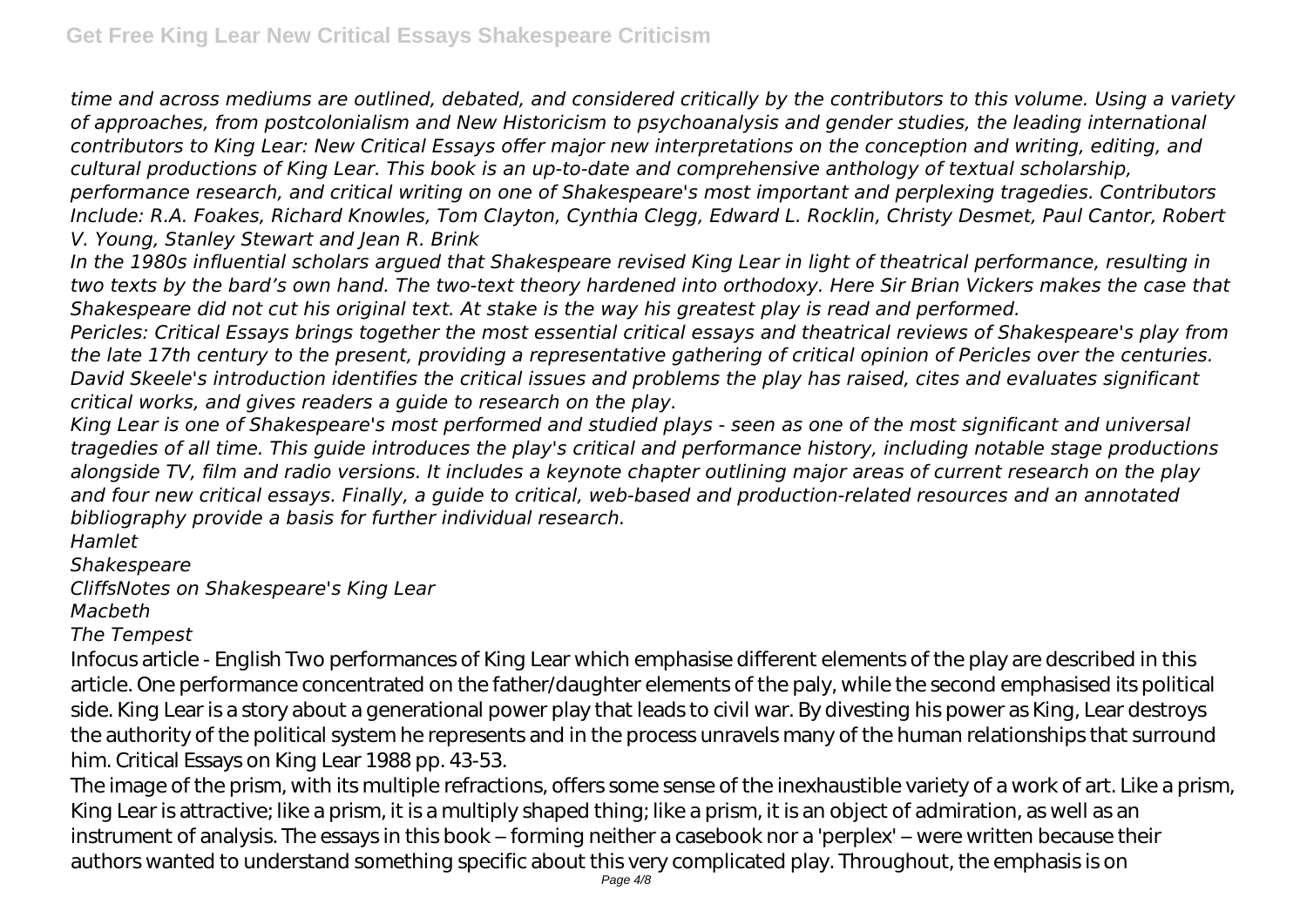Shakespeare's consciousness of his craft, on his critical use of the materials, notions, and devices available to him – on the play (prism-like) as an instrument of analysis. Although the different contributors have occasionally influenced one another's readings of the play, the essays were written independently; that they are so mutually supportive is the result of the play's central insistence on its own primary meaning, visible from whatever perspective a serious reader may take. This volume offers a wealth of critical analysis, supported with ample historical and bibliographical information about one of Shakespeare's most enduringly popular and globally influential plays. Its eighteen new chapters represent a broad spectrum of current scholarly and interpretive approaches, from historicist criticism to performance theory to cultural studies. A substantial section addresses early modern themes, with attention to the protagonists and the discourses of politics, class, gender, the emotions, and the economy, along with discussions of significant 'minor' characters and less commonly examined textual passages. Further chapters scrutinize Macbeth' sperformance, adaptation and transformation across several media—stage, film, text, and hypertext—in cultural settings ranging from early nineteenth-century England to late twentiethcentury China. The editor' s extensive introduction surveys critical, theatrical, and cinematic interpretations from the late seventeenth century to the beginning of the twenty-first, while advancing a synthetic argument to explain the shifting relationship between two conflicting strains in the tragedy's reception. Written to a level that will be both accessible to advanced undergraduates and, at the same time, useful to post-graduates and specialists in the field, this book will greatly enhance any study of Macbeth. Contributors: Rebecca Lemon, Jonathan Baldo, Rebecca Ann Bach, Julie Barmazel, Abraham Stoll, Lois Feuer, Stephen Deng, Lisa Tomaszewski, Lynne Bruckner, Michael David Fox, James Wells, Laura Engel, Stephen Buhler, Bi-qi Beatrice Lei, Kim Fedderson and J. Michael Richardson, Bruno Lessard, Pamela Mason. The Merry Wives of Windsor has recently experienced a resurgence of critical interest. At times considered one of Shakespeare's weaker plays, it is often dismissed or marginalized; however, developments in feminist, ecocritical and new historicist criticism have opened up new perspectives and this collection of 18 essays by top Shakespeare scholars sheds fresh light on the play. The detailed introduction by Phyllis Rackin and Evelyn Gajowski provides a historical survey of the play and ties into an evolving critical and cultural context. The book's sections look in turn at female community/female agency; theatrical alternatives; social and theatrical contexts; desire/sexuality; nature and performance to provide a contemporary critical analysis of the play. A critical guide Thinking About Shakespeare Poor Tom William Shakespeare's King Lear Twentieth Century Interpretations of King Lear

*William Shakespeare is defined by his tragedies. His unique ability to create a moral universe complete unto itself lends his characters not*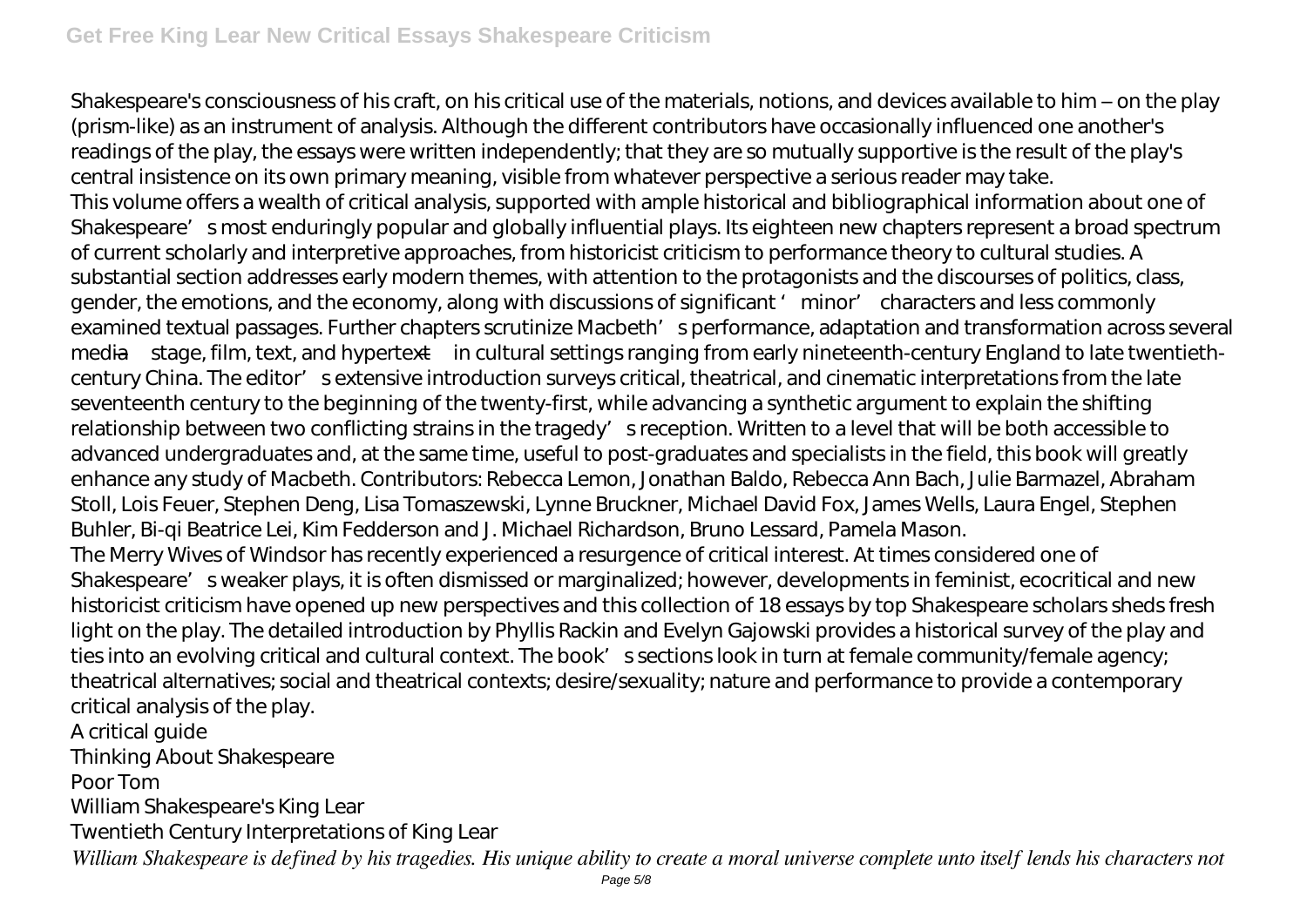*only their stamp of authenticity but their bid to eternity as well. New full-length critical essays take up the Bard's tragic dramas, offering new perspectives on the fated lives of King Lear, Hamlet, Macbeth, Antony, and Cleopatra, and the many other vibrantly flawed personages he introduced to the world stage. This new edition also contains a chronology, a bibliography, an index, and an introductory essay from Yale University's Harold Bloom.*

*King LearNew Critical EssaysRoutledge*

*Critical essays on Shakespeare's King Lear.*

*By guiding readers through the difficulties of plot and language, this handbook leave them free to enjoy the depth, beauty, and vitality of Shakespeare's works.*

*The Merry Wives of Windsor*

*Pericles*

*Critical Essays on King Lear, William Shakespeare*

*King Lear as Political Tragedy*

*Shakespeare: King Lear*

*This engaging book provides in-depth discussion of the various influences that an audience in 1606 would have brought to interpreting 'King Lear'. How did people think about the world, about God, about sin, about kings, about civilized conduct? Learn about the social hierarchy, gender relationships, parenting and family dynamics, court corruption, class tensions, the literary profile of the time, the concept of tragedy – and all the subversions, transgressions, and oppositions that made the play an unsettling picture of a disintegrating world in free fall.*

*Explore the characters, themes, motifs, and modern interpretations of Shakespeare's King Lear all in modern English. Offers a completely new introduction, with a particular emphasis on the play's afterlife in global performance and adaptation.*

*"A literary analysis of the play "King Lear." Includes information on the history and culture of Elizabethan England"--Provided by publisher.*

*With Classic and Contemporary Criticisms*

*Critical Essays*

*The One King Lear*

*William Shakespeare*

*A Routledge Literary Sourcebook on William Shakespeare's King Lear*

*Originally published in 1986. Among the most frequently performed and high admired of Shakespeare's plays, Twelfth Night is examined here in this collection of writings from well-known essayists and scholars. The chapters present to the modern reader discussions of the play to enhance understanding and study of both the*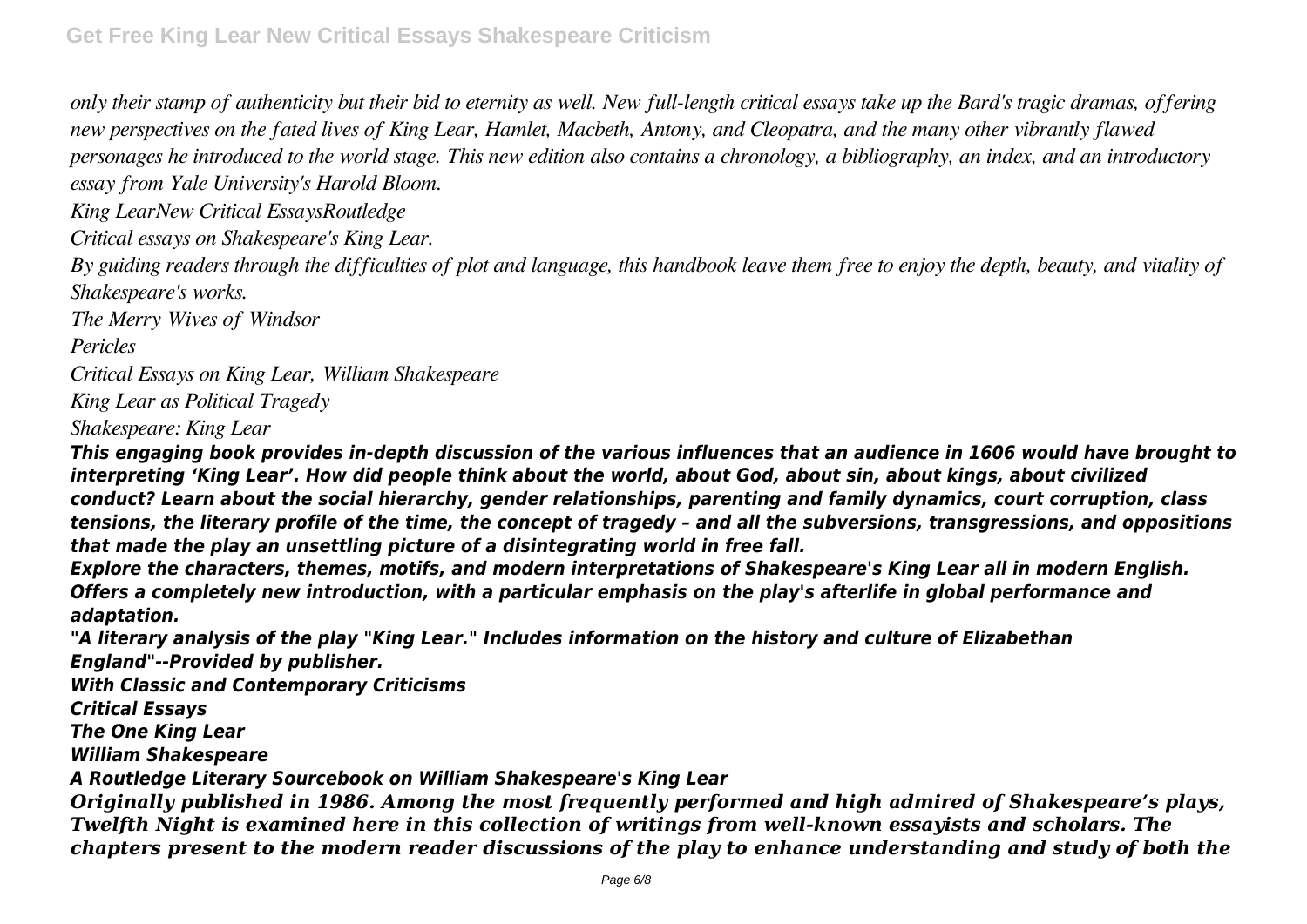*text and performances. Opening essays address individual characters; then some accounts of its potential and theatrical reviews are included; finally followed by critical studies looking at various parts and themes. The editor's introduction explains the usefulness of each chapter and gives an overview of the selection. Despite the outpour of interpretations, from critics of all schools, on Shakespeare's dramatic works and other poetic works, A Lover's Complaint has been almost totally ignored by criticism. This collection of essays is designed to bring to the poem the attention it deserves for its beauty, its aesthetic, psychological and conceptual complexity, and its representation of its cultural moment. A series of readings of A Lover's Complaint, particularly engaging with issues of psychoanalysis and gender, the volume cumulatively builds a detailed picture of the poem, its reception, and its critical neglect. The essays in the volume, by leading Shakespeareans, open up this important text before scholars, and together generate the long-overdue critical conversation about the many intriguing facets of the poem.*

*Looks at the diversity of the latest feminist, post-structuralist and new historicist accounts of King Lear. The contributors include Stephen Greenblatt, Terry Eagleton, Annabel Patterson and Jonathan Goldberg. Explores the challenges of maintaining bonds, living up to ideals, and fulfilling desire in Shakespeare's plays In Thinking About Shakespeare, Kay Stockholder reveals the rich inner lives of some of Shakespeare's most enigmatic characters and the ways in which their emotions and actions shape and are shaped by the social and political world around them. In addressing all genres in the Shakespeare canon, the authors explore the possibility of people being constant to each other in many different kinds of relationships: those of lovers, kings and subjects, friends, and business partners. While some bonds are irrevocably broken, many are reaffirmed. In all cases, the authors offer insight into what drives Shakespeare's characters to do what they do, what draws them together or pulls them apart, and the extent to which bonds can ever be eternal. Ultimately, the most durable bond may be between the playwright and the audience, whereby the playwright pleases and the audience approves. The book takes an in-depth look at a dozen of The Bard's best-loved works, including: A Midsummer Night's Dream; Romeo and Juliet; The Merchant of Venice; Richard II; Henry IV, Part I; Hamlet; Troilus and Cressida; Othello; Macbeth; King Lear; Antony and Cleopatra; and The Tempest. It also provides an epilogue titled: Prospero and Shakespeare. Written in a style accessible for all levels Discusses 12 plays, making it a comprehensive study of Shakespeare's work Covers every genre of The Bard's work, giving readers a full sense of Shakespeare's art/thought over the course of his oeuvre Provides a solid overall sense of each play and the major characters/plot lines in them Providing new and sometimes unconventional and provocative ways to think about characters that have had a long critical heritage, Thinking About Shakespeare is an enlightening read that is perfect for scholars, and ideal for any level of student studying one of history's greatest storytellers. KING LEAR*

*New Critical Essays*